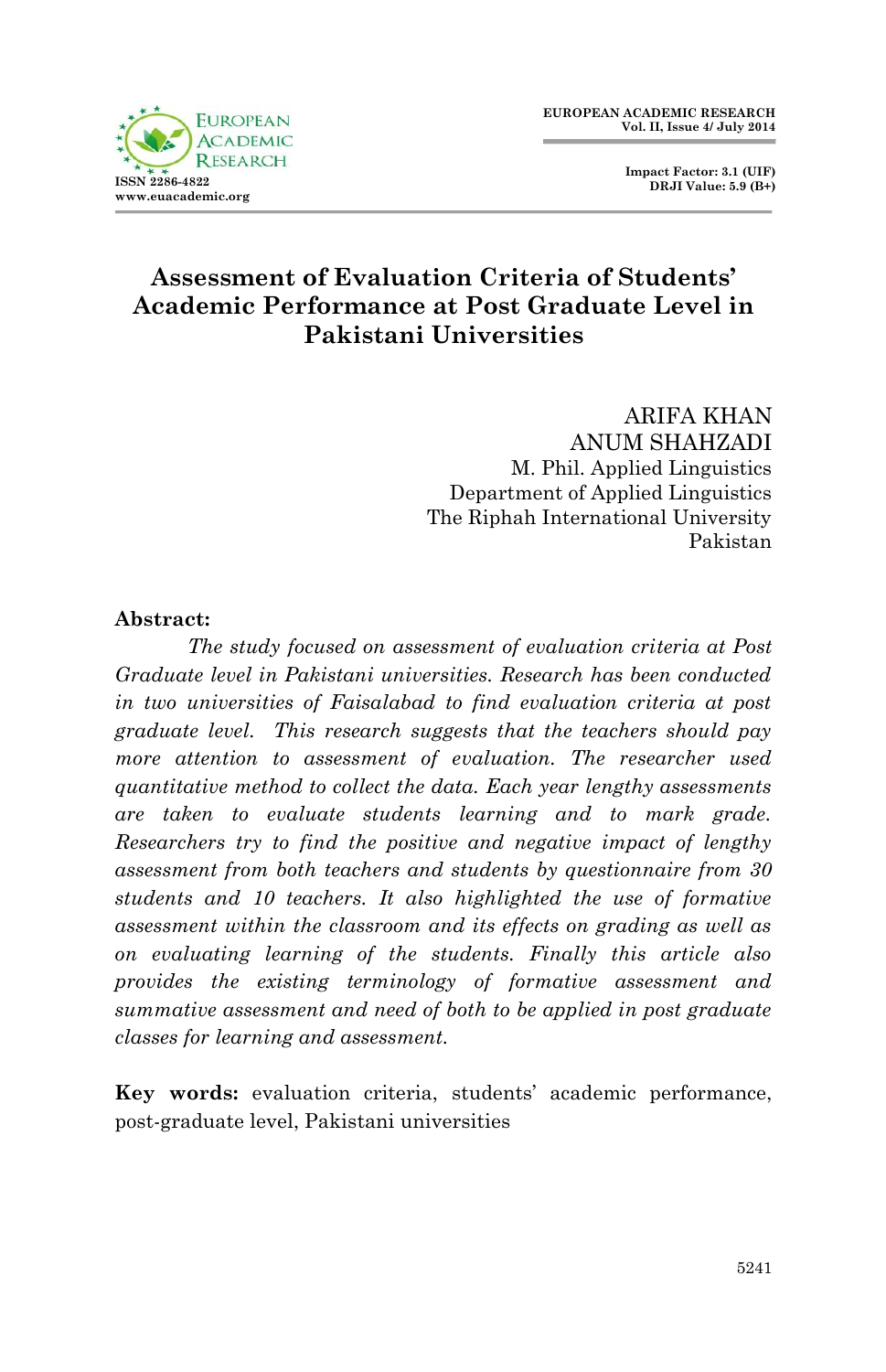### **Introduction**

Assessment is closely related to teaching. Assessment in our education system requires changes to fulfill the needs of the learner of this era.

"Today many schools are moving away from the traditional model of norms-referenced grading standards to a system of authentic assessment, where learning objectives are standardized and active student involvement plays an important role in the assessment process" (Wiggins, 1998).

In future, assessment will no longer be appreciated for student achievement, but as an important part of the learning process.

As school moves away from the system of normsreferenced grading, many are implementing the criteria-based assessment model, where assessment is based upon preestablished learning objectives and student achievement is determined by the success in meeting program objectives. Instead of ranking student achievement, the criteria-based assessment model offers qualitative descriptors indicating the level of achievement of the student in meeting its objectives for learning. The criteria based assessment model requires greater student involvement, with the intention of developing student processes in critical thinking, meta-cognition, and reflection. Essentials to the success of criteria based assessment model is the idea that students deserve to have access to criteria and standards for the learning they must master (Wiggins, 1998).

### **The Elements of Formative Assessment**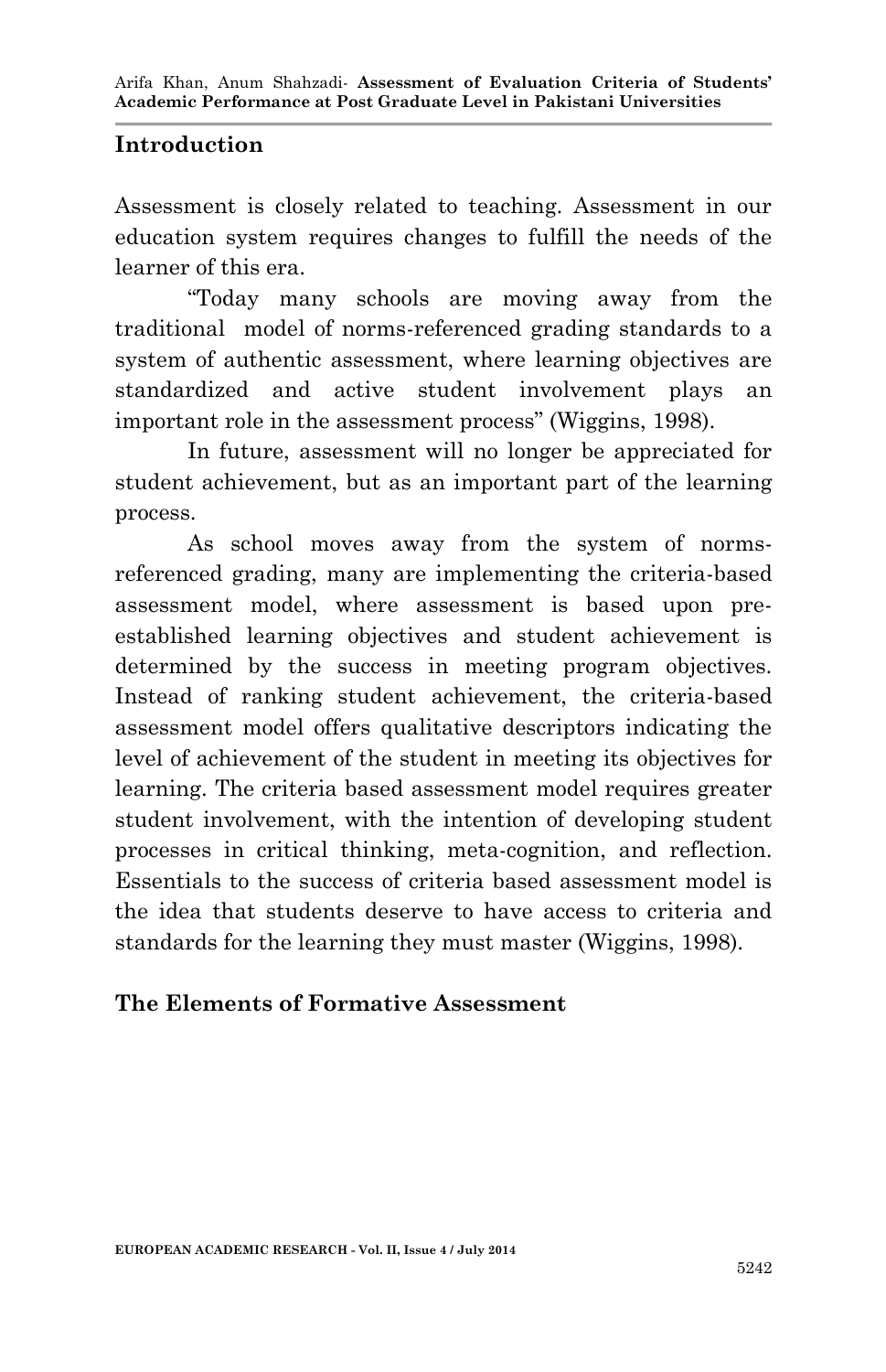

**Source : Adapted from OECD (Looney, Ed.) ,2005**

According to Black (2002) formative assessment is "only a shell into which effective learning strategies need to be fitted" (p. 410).

Classroom cultures integrating formative assessment help students to understand that they can learn from their mistakes, and that the most effective learning is based on willingness to address learning gaps and to persist toward goals. Students are more likely to take the risks necessary for further learning in such environments (OECD ,2005).

#### **Formative assessment and summative assessment**

The goal of formative assessment is to evaluate students learning to provide feedback that can be done by teachers and students. Formative assessment can be taken as

#### **Ideas for formative assessment**

- Multiple choice questions (MCQs) with feedback
- Formative assessment using voting systems in class
- Peer-to-peer feedback either face-to-face or on-line (can also be across year groups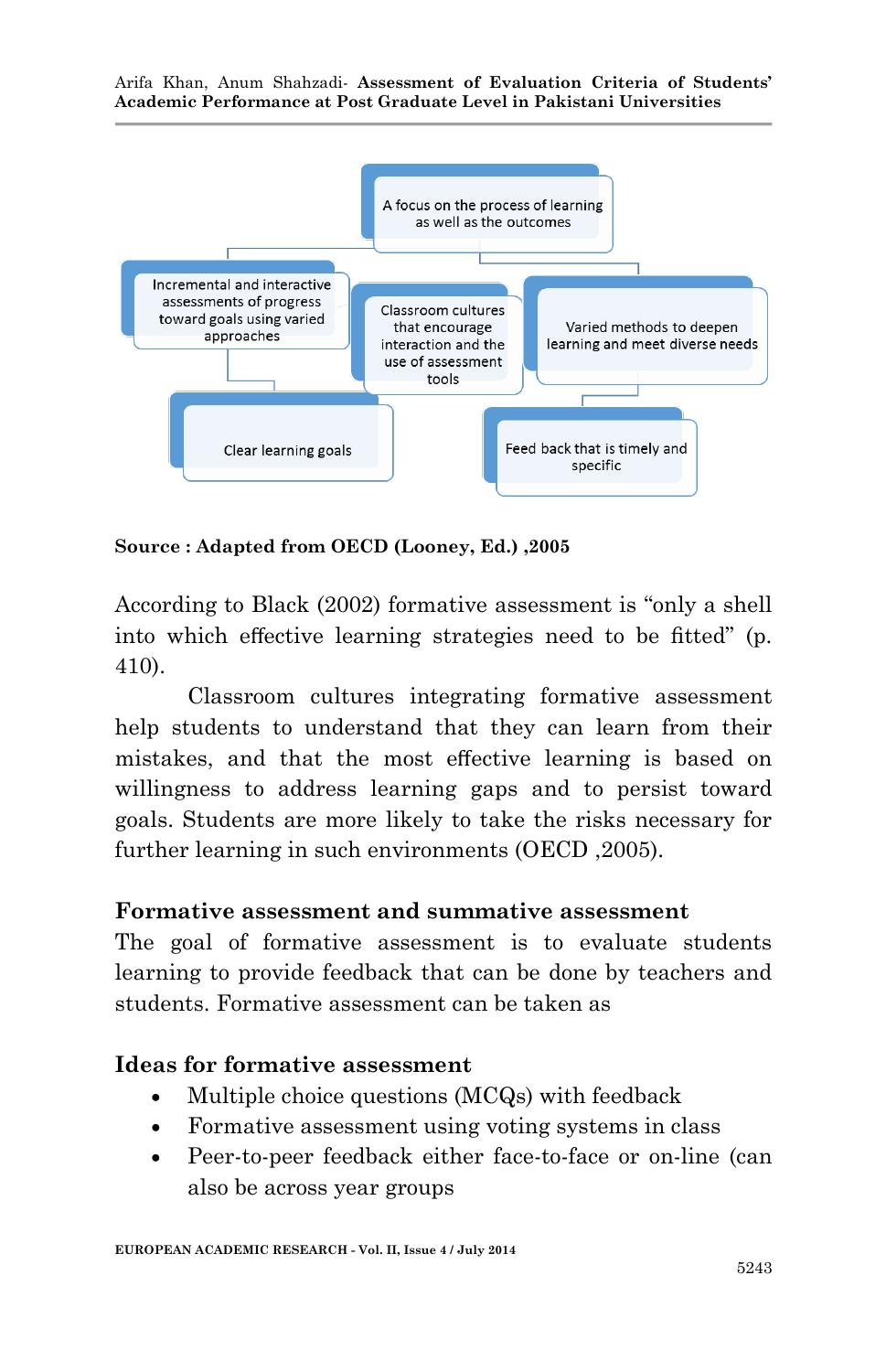- Draft elements which contribute towards final summative assessment.
- Essay plans
- Annotated bibliographies
- Book reviews
- Repeat practice before final submission: e.g. 3 critical summaries the last of which is summatively assessed.
- Regular standard exercises where student can select which one to submit for formal assessment.
- Short exercises, peer reviewed against standard criteria.
- Reflective production journals/blogs.
- Individual and small group studio tutorials
- Year, group, studio meetings/feedback sessions
- Pin-up's, crits, reviews (sometimes with external critics from practice/industry)
- Feedback at student presentations of various sorts
- Feedback on draft papers and dissertations
- Self diagnostic skills audit
- Essays in Pharmacy

(http://advan.physiology.org/content/33/2/98.full.pdf+html)

# **A note on Formative and Synoptic Assessment**

It could be helpful for students to devise a synoptic assessment (ie assessing against the learning outcomes of more than one module) for formative assessment. This may be particularly useful in Level  $\Lambda$ .

# **Ideas for feedforward**

- Peer marking in class using exemplars/comment banks
- Self-assessment using exemplars/comment banks
- 'Quick and dirty' responses to drafts via email/ review & comment facilities in word
- Face-to-face tutorials (e.g project supervisions)
- Self assessment check list prior to tutor review. Student identifies what elements they would like feedback on.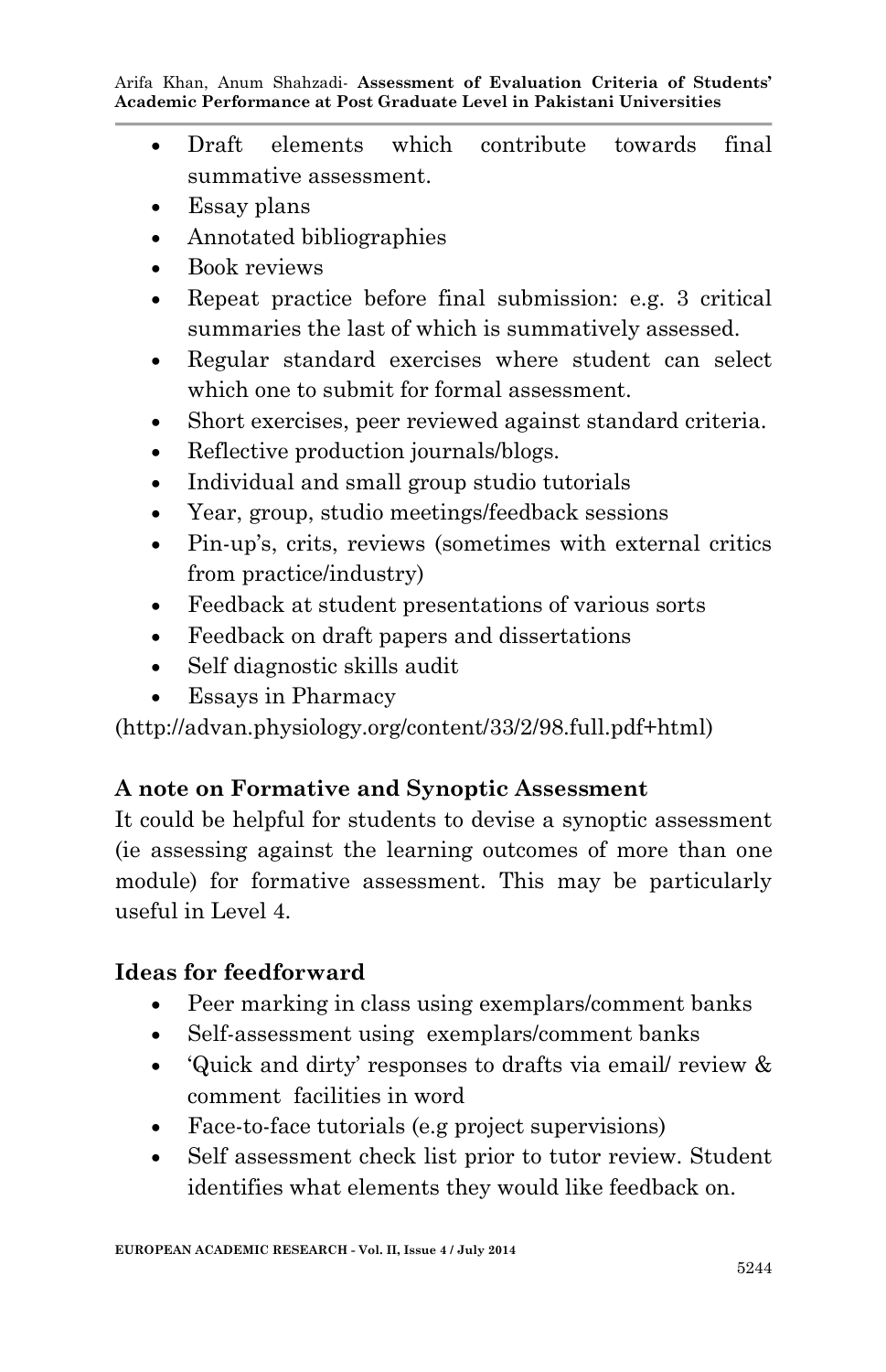#### **Getting students to self-assess their work**

We can use student self-assessment to deepen their learning, and to make tutor-marking more effective, and efficient – and to start initiate tutor-student dialogues. This is a way to getting students to reflect. It allows us to evidence good feedback practice for inspection purposes. It can help us to avoid wasting our time – and students' time, and makes sure students actually read your feedback. Moreover, we can give our students the feedback they want as well as the feedback they need.

Five questions to consider for self-assessment-tutor dialogues

- 1. What do you honestly consider will be a fair score or grade for the work you are handing in?
- 2. What do you think was the thing you did best in this assignment?
- 3. If you had the chance to do the assignment again from scratch, how (if at all) might you decide to go about it differently?
- 4. What did you find the hardest aspect of this assignment?
- 5. Please jot down three short questions you would like me to answer about this example of your work:

(Based on Race, P.)

#### **A compendium of extracts on Assessment**



 **Figure2. Practical Model of Assessment and Evaluation System** (http://phil-race.co.uk/most-popular-downloads/ accessed 27.05.2014)

**EUROPEAN ACADEMIC RESEARCH - Vol. II, Issue 4 / July 2014**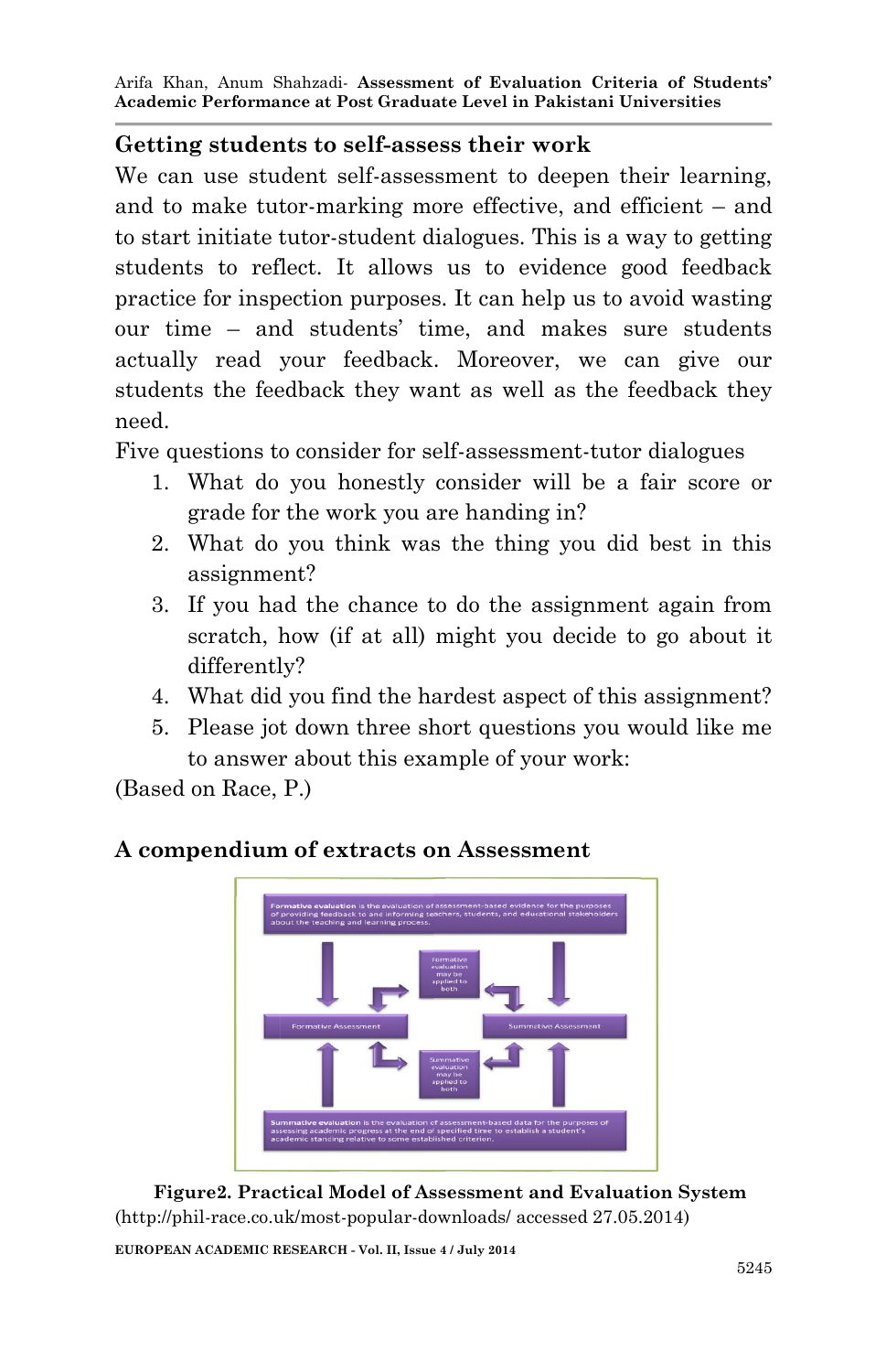### **Objectives of Research**

The goal of assessment has to be, above all:

- To support the improvement of learning and teaching.
- To make use of variety of assessment methods to gather evidence of student learning.
- To define clear learning goals, which are the basis of developing or choosing ways to assess student learning.
- To analyze achievement data to make good inference.
- To make appropriate instructional modification to help students improve.

### **Significance of Study**

Unsound assessment will be replaced by sound assessment to make students better.

Study will provide useful feedback to teachers and students which will help as teaching guide to improve learning.

### **Research Question:**

- Whether assessments provide targeted learning in education system?
- How the shortcomings of the present assessment system can be improved?
- Whether formative assessment is better solution for good result, and academic achievement?

# **Literature Review**

#### According to C. A. Tomlinson,

"Assessment always has more to do with helping students grow than with helping students grow than with cataloging their mistakes".

"Formative assessment is a planned process in which assessment-elicited evidence of students' status is used by teachers to adjust their ongoing instructional procedure or by students to adjust their current learning tactics". (W. James Popham)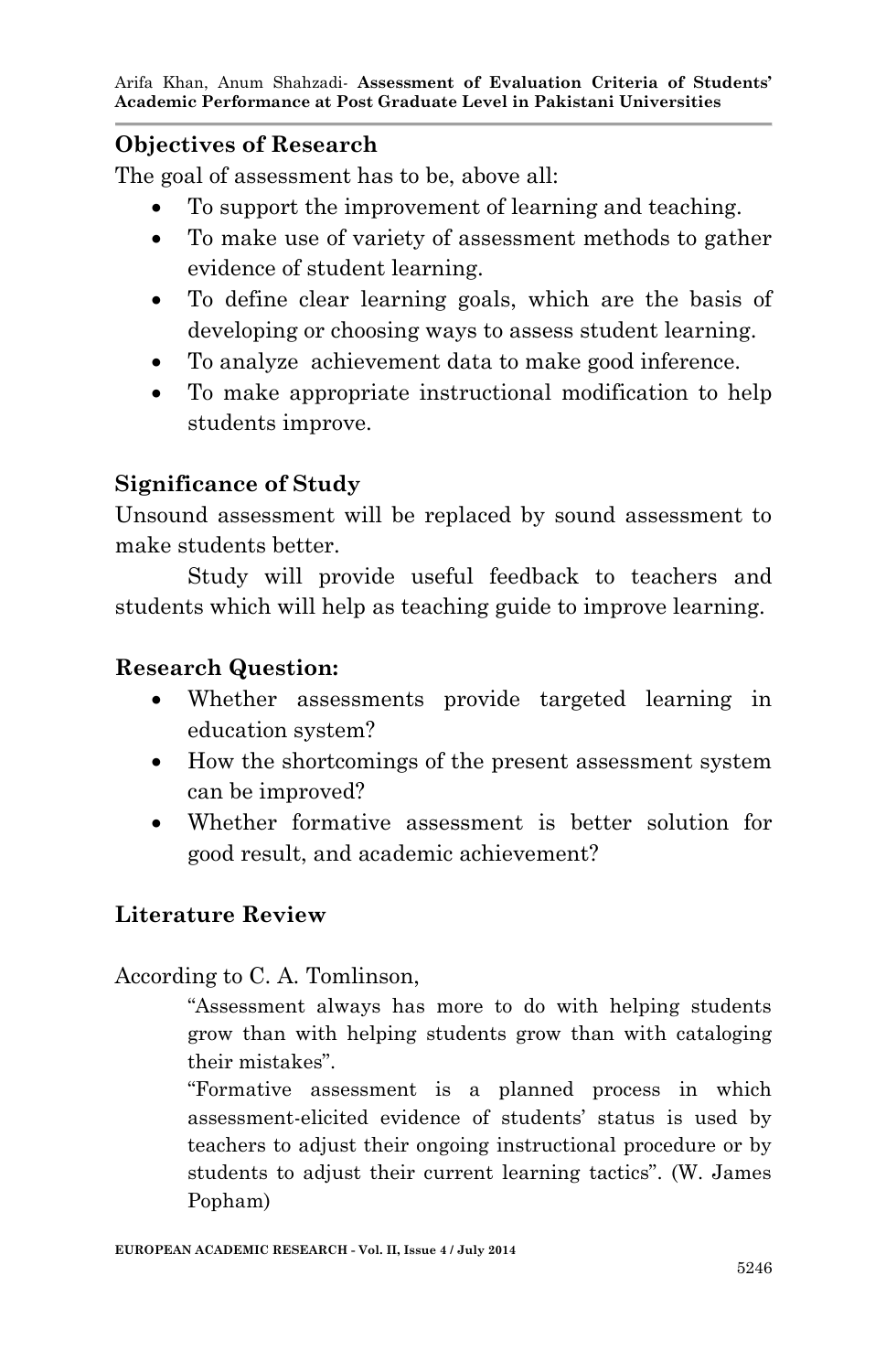"Learning can be enhanced to the degree that Students share the challenging goals of learning, adopt self-assessment and evaluation strategies , and develop error detection procedures and heightened self-efficacy to tackle more challenging tasks leading to mastery and understanding of lessons". (Hattie & Timperlery (p 103)

"Assessment is often shrouded in mystique, governed by tradition and has the tendency to be notoriously inadequate" (Beaumont-kings, 1994, p. 1)

"Well-designed assessment sets clear expectations, establishes a reasonable workload (one that does not push students into rote reproductive approaches to study), and provides opportunities for students to self-monitor, rehearse, practice and receive feedback.

(James, Mclnnis &Devlin, 2002, p.7)

"We owe it to ourselves and devote at least as much energy to ensuring that our assessment practices are worthwhile as we do to ensuring that we teach well". (Boud, 1998,p.2)

"A solid understanding of assessment issues should be part of every teachers' knowledge base, and teachers should be encouraged to equip themselves with this knowledge as part of their ongoing professional development. (Weigle, 2007, p.207)

"Assessment in the international Baccalaureate's Middle year Programme (MYP) follow a criteria-related assessment model, meaning that the program's learning objectives are directly aligned with the program's criteria of assessment." (From Principals to practice, 2008)

The benefits of student involvement in the assessment process have been widely acknowledged. Research in assessment strongly supports that the validity and reliability of assessment is greatly increased when all members of the learning community are involved. (WNCP, 2004)Furthermore, greater student access and teacher articulation of learning objectives has been shown to generate greater success in learning (Sadler, 2005). When students know what is expected of them, what the goals for learning are, and what the purpose of assessment is, they have a greater opportunity to prepare by identifying their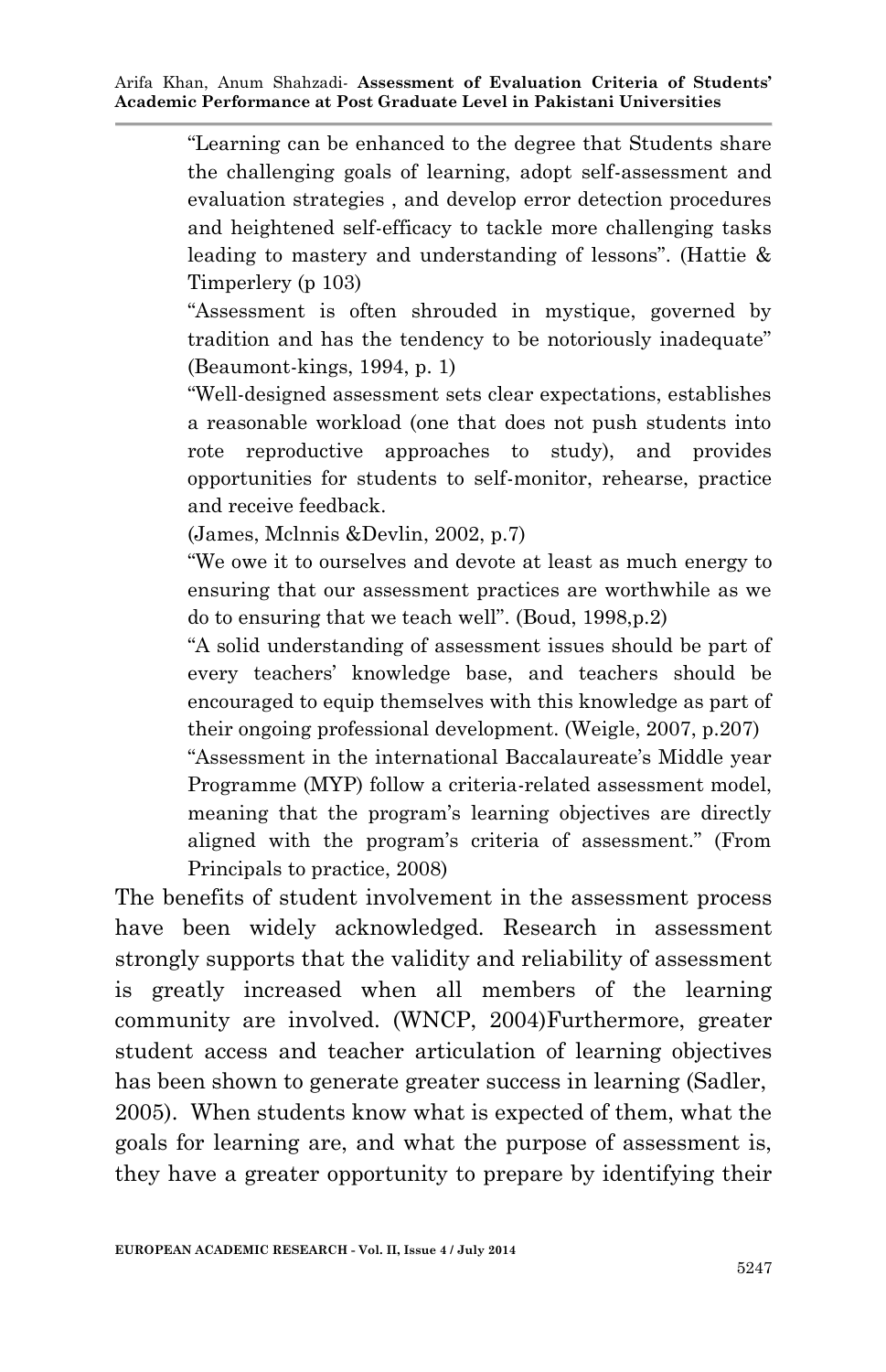strengths and areas for improvement in the learning process (Bargainnier, 2003; Wiggins, 1998).

The IB clearly indicates that the criterion-related assessment model implemented in the MYP requires students to have access to the learning objectives for each subject group (From Principles to Practice, 2008). While access is a broad term, for the purpose of this report, I refer to access as the articulation, or the level of frequency and quality in which program objectives and assessment criteria are communicated to members of the learning community, primarily students and parents. Essential to the notion of access is that students are informed about the criteria by which judgments are made about the quality of their work (Sadler, 2005). As Wiggins argues through his model of educative assessment, in order to effectively learn, students need "a complete demystification of the standards and performances of test tasks against which they will be evaluated" (Wiggins, 1998, p.14). Knowing the specific objectives for learning and the criteria for assessment enables students to prepare, self evaluate, self-adjust, and reflect; fundamental requisites of learning in a system of educative assessment (Bargainnier, 2003; Davies and Le Mahieu, 2003; Sadler, 2005; Wiggins, 1998). In educative assessment, learning objectives are articulated to students before, during, and after assessment. For successful articulation of learning objectives to take place in the MYP, the IB specifically requires that schools clarify (MYP: From Principles into Practice, 2008):

#### **Results from Quantitative Study**

This study will show that how education system under one system of education articulate student learning by implementation of criteria-related assessment and what problems teachers and students have to face for this implication.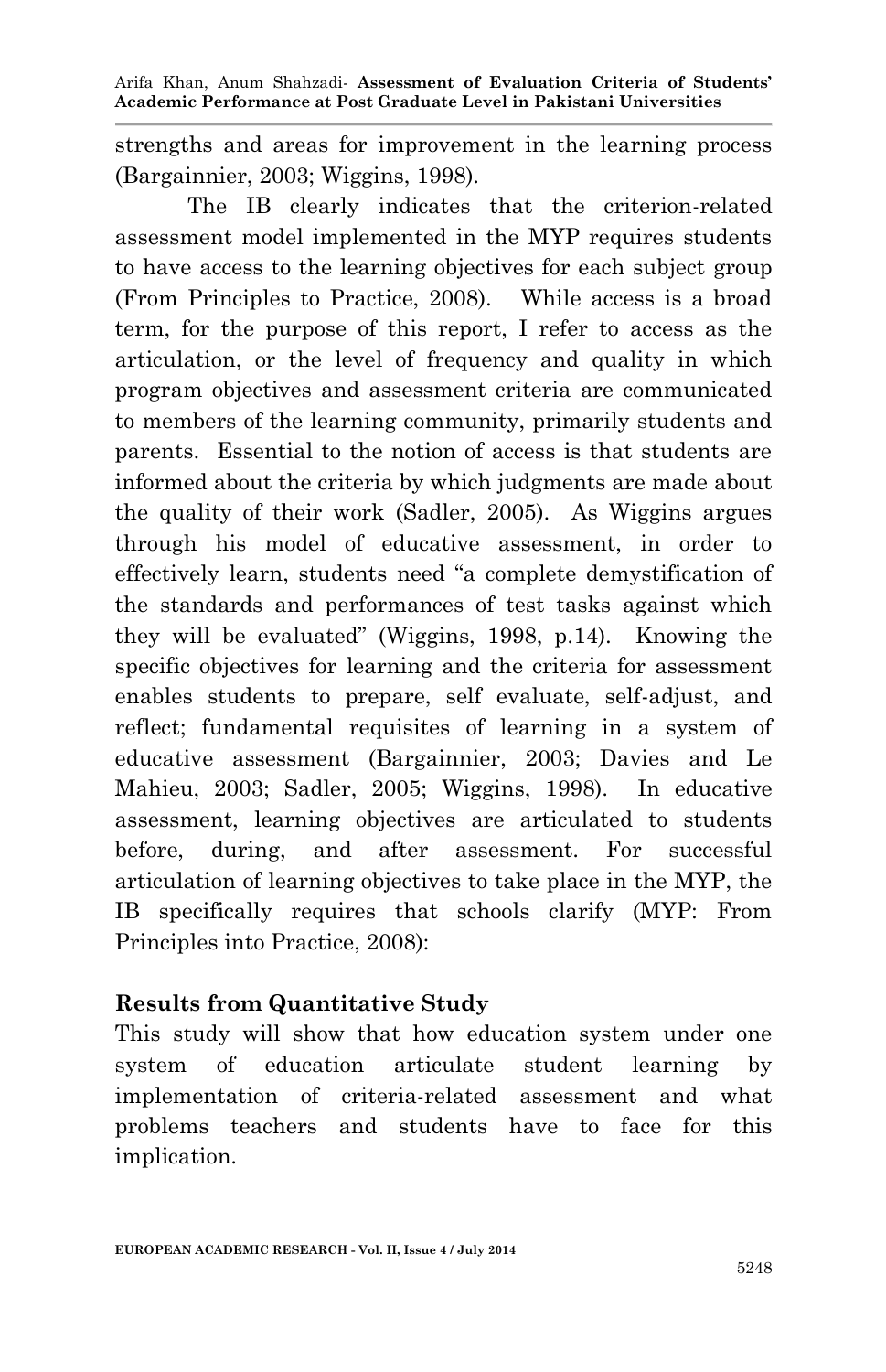For this purpose 10 teachers and 30 students from two universities of Faisalabad are selected to analyze data. Researchers do whole work with coordination of both teachers and students with some questionnaires. Quantitative method is used to conduct this research.

#### **Teachers Questionnaire Results**



#### **Student Questionnaire Results**



**EUROPEAN ACADEMIC RESEARCH - Vol. II, Issue 4 / July 2014**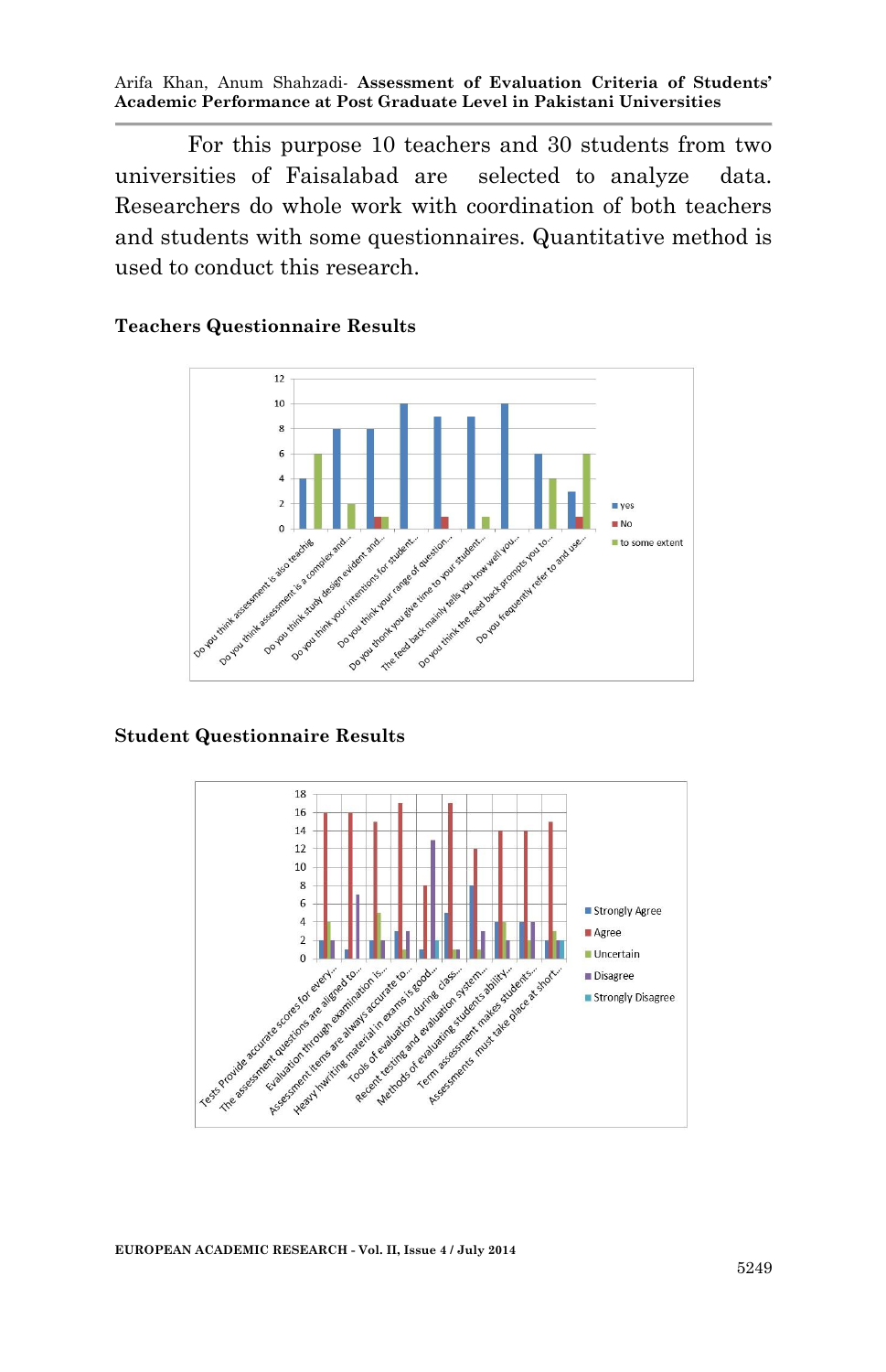# **Analysis**

Questionnaire had been distributed among 30 students, 6 out of them didn't fill form due to some reason. 24 respond about assessment of evaluation criteria. 16 of them were agree that tests provide accurate score for every student.16 of them were also agreeat that assessment questions that are aligned for evaluation are standard and make sense both from a content and depth of knowledge. Whereas 7 of them disagree this question. Most of the students were agree on assessment system but they were completely disagree heavy writing material during exams. Most of them were agree to change the evaluation system for good performance. They have the opinion that term assessment make students crammers not learners. They agree to take assessment at short intervals to enhance the learning of the students that really point to apply the formative assessment system in our education system at post graduate level.

# **Conclusion**

It is concluded that methods of assessment which teachers are applying in universities for students assessment of study performance is not so perfect, they are using summative way of assessment, whereas they must apply both summative and formative assessment to check students study performance. By applying this strategy student performance will be better in future.

# **Suggestions for better assessment of evaluation**

The decision about the awarding of an overall grade from the criteria is clearly something that needs to be shared with, and made clear to, the students who undertake the paper. In addition grading against such criteria should be used in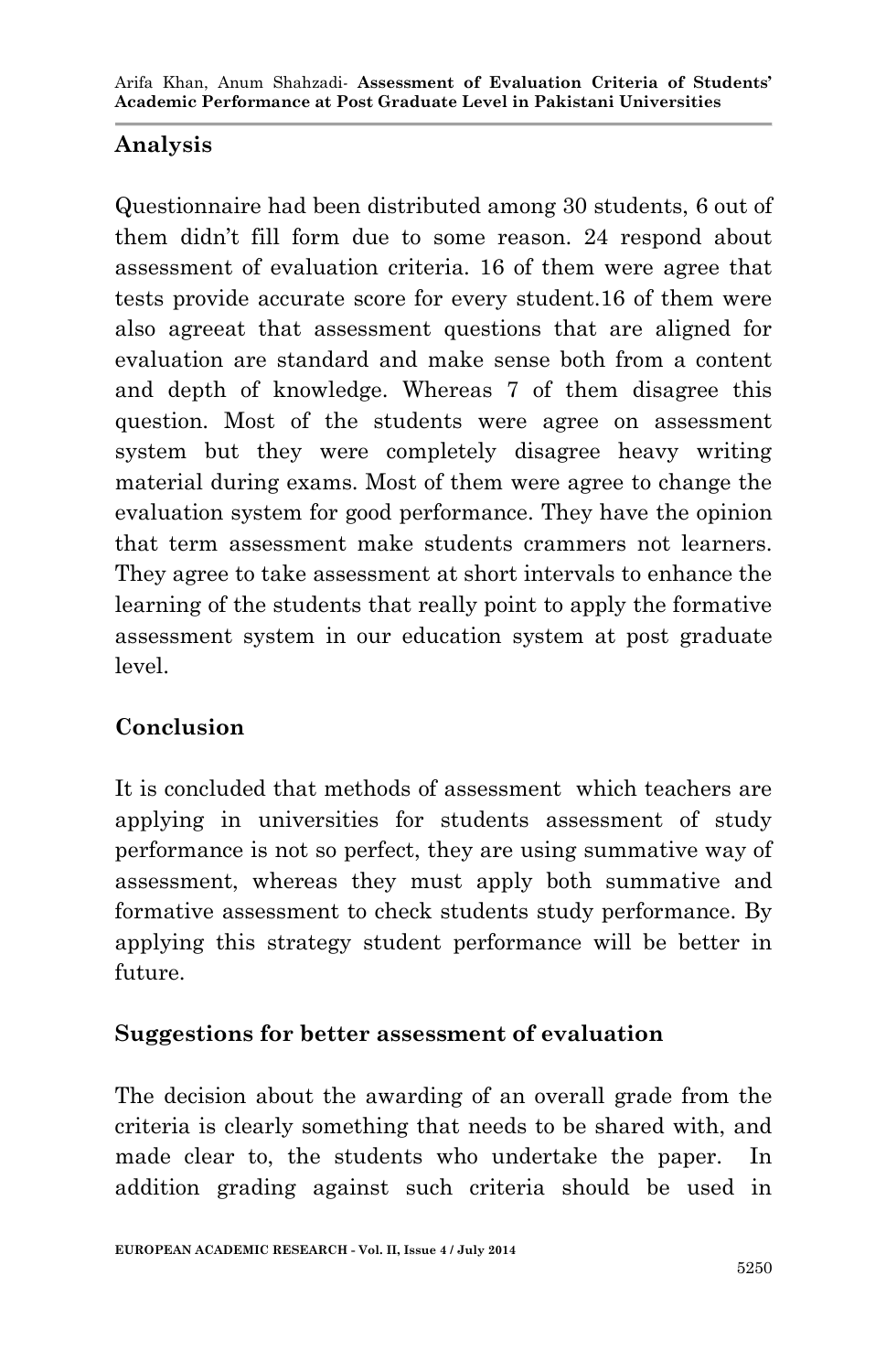conjunction with formative assessment in order for students to work in an ipsative way (Harlen & James, 1997).

This paper has provided a view of recent assessment of evaluation criteria at post graduate level in Faisalabad universities according to the recent examination system of Pakistan. Recent system require modification and refinement in evaluation methods. Formative assessment criteria is better to be applied before summative assessment for better understanding and learning of post graduate level.

#### **REFERENCES**

- Bargainnier, Sandy. 2003. "Fundamentals of Rubrics." *Pacific Crest*. 1-4.
- Black, P. and Wiliam, D. 1998. "Assessment and Classroom learning." *Assessment in Education: Principles, Policy and Practice*. CARFAX, Oxfordshire 5(1): 7-74.
- Boulet, M.M. et al. 1990. "Formative Evaluation Effects on Learning Music." *Journal of Educational Research* 84: 119-125.
- Brown, H. Douglas. 2003*. Language Assessment; Principles and classroom Practice.* San Francisco: State University.
- Handley, Karen, and Williams, Lindsay. 2009. "From copying to learning; using exemplars to engage students with assessment criteria and feedback." Assessment & Evaluation 1: 1-14.
- Nuthall, G. and Lee, A. Alton. 1995. "Assessing Classroom Learning: How Students Use Their Knowledge and Experience to Answer Classroom Achievement Test Questions in Science and Social Studies." *American Educational Research Journal* 32(1): 185-223.
- Ross, John A. 2006. "The Reliability, Validity, and Utility of Self-Assessment." *Practical Assessment Research & Evaluation* 11(10).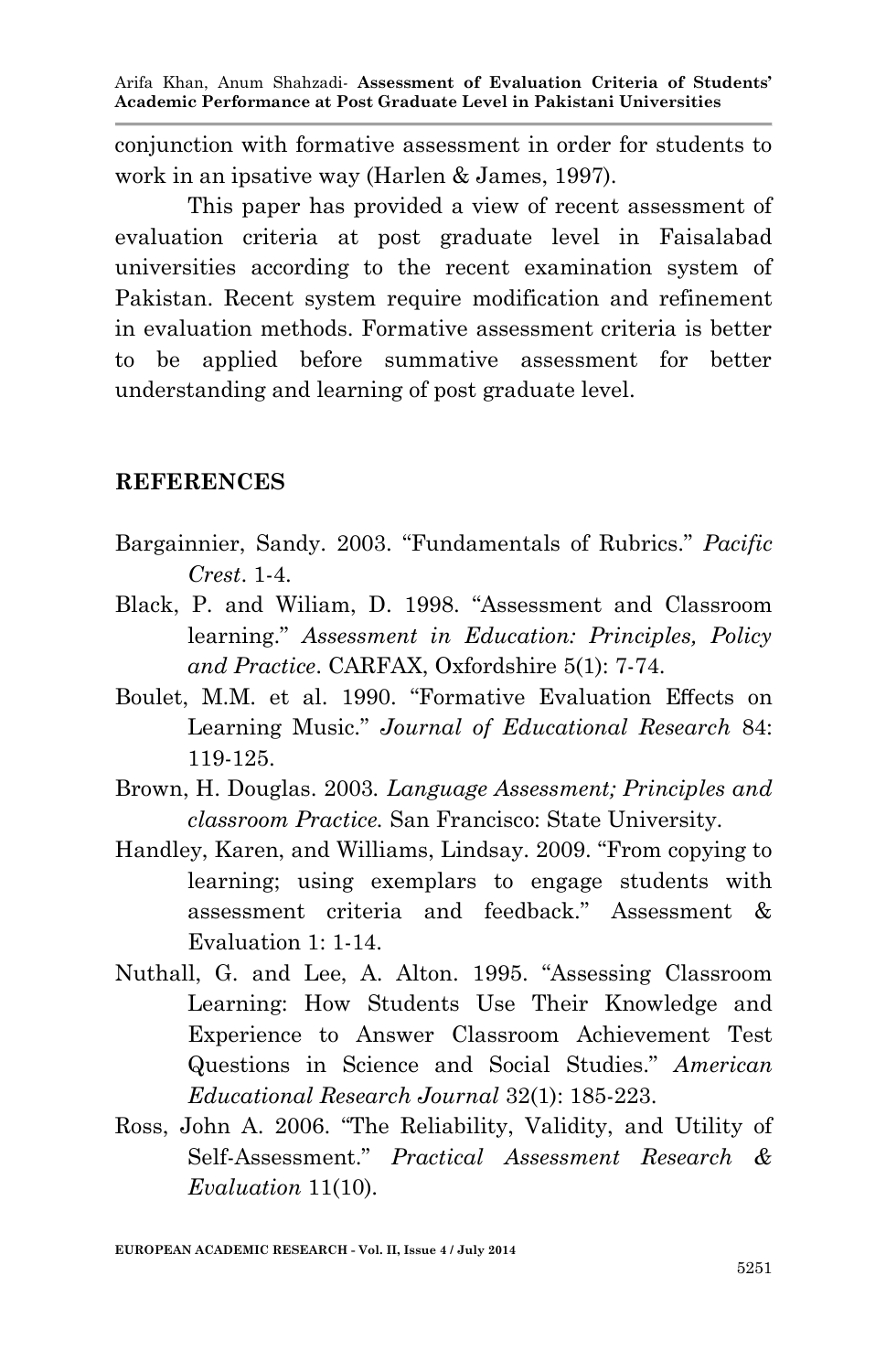- Seymour, D. 2005. "Learning Outcomes and Assessment: developing assessment criteria for Masters-level dissertations." Retrieved 20 August, 2007, from http://www.brookes.ac.uk/publications/bejlt/volume1issu e2/academic/seymour.html
- Walvoord, B. and Anderson, V. 1998. "Effective Grading: A Tool for learning and Assessment." San Francisco: Jossey-Bass.

# **QUESTIONNAIRE ABOUT ASSESSMENT (FOR TEACHERS)**

Do you think "Assessment" is also teaching? (a) Yes (b) No (c) To some extent Do you think assessment is a complex and personal activity that is best assessed and evaluated using multiple techniques and broadly-based criteria? (a) Yes (b) No (c) To some extent Do you think study design evident and appropriate for assessment? (a) Yes (b) No (c) To some extent Do you think your intentions for student learning are connected with what and how you are assessing? (a) Yes (b) No (c) To some extent Do you think your range of question relevant to your idea? (a) Yes (b) No (c) To some extent Do you think you give time to your student to answer you? (a) Yes (b) No (c) To some extent The feedback mainly tells you how well you are doing in relation to evaluation?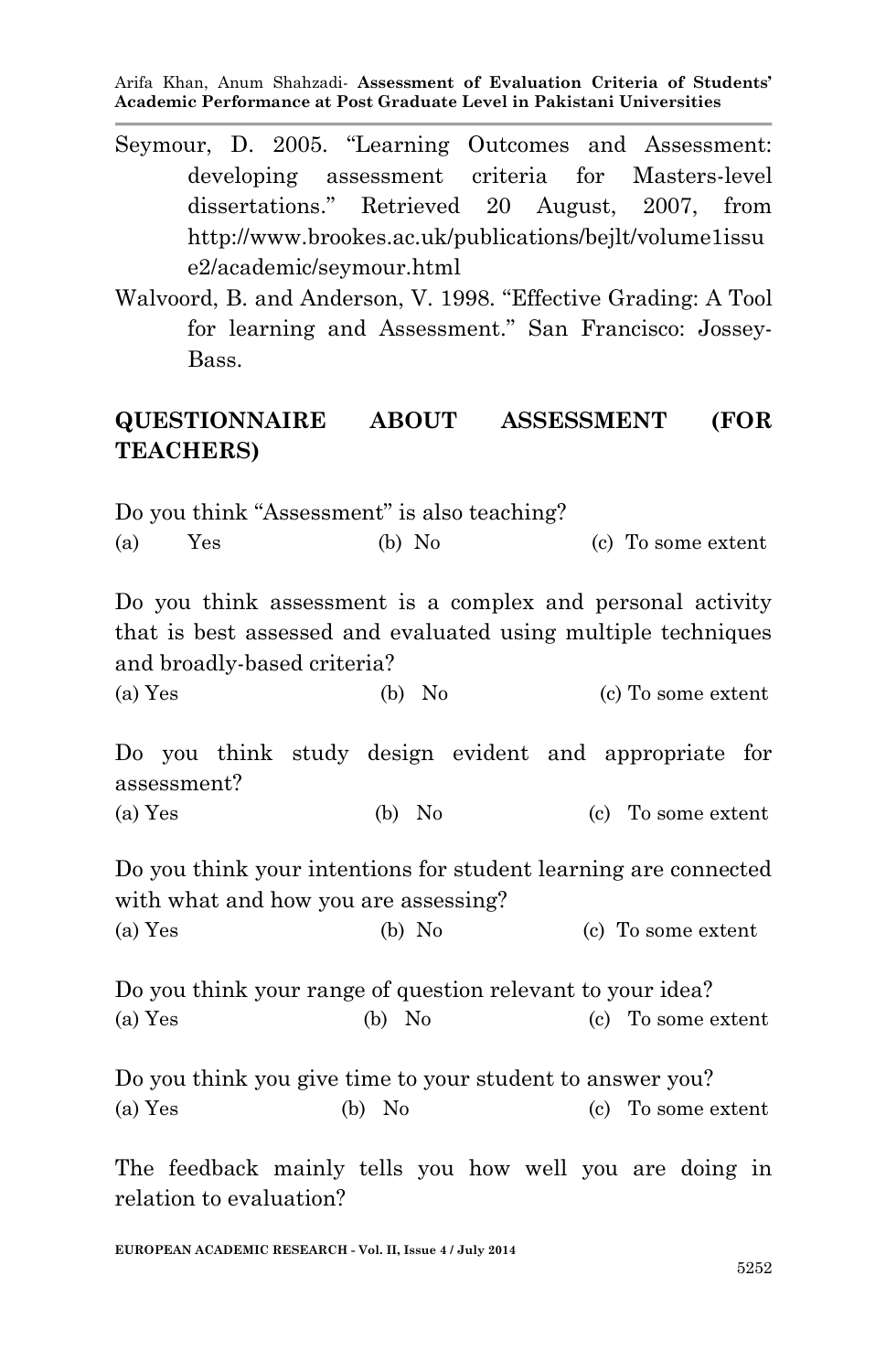| (a) Yes                                                                                                              | $(b)$ No |  | (c) To some extent |  |  |  |  |  |  |
|----------------------------------------------------------------------------------------------------------------------|----------|--|--------------------|--|--|--|--|--|--|
| Do you think the feedback prompts you to go back over material<br>covered earlier in the course?                     |          |  |                    |  |  |  |  |  |  |
| (a) Yes                                                                                                              | $(b)$ No |  | (c) To some extent |  |  |  |  |  |  |
| Do you frequently refer to and use information from the<br>teachers' guides associated with the curriculum materials |          |  |                    |  |  |  |  |  |  |

(a) Yes (b) No (c) To some extent

adopted by this university?